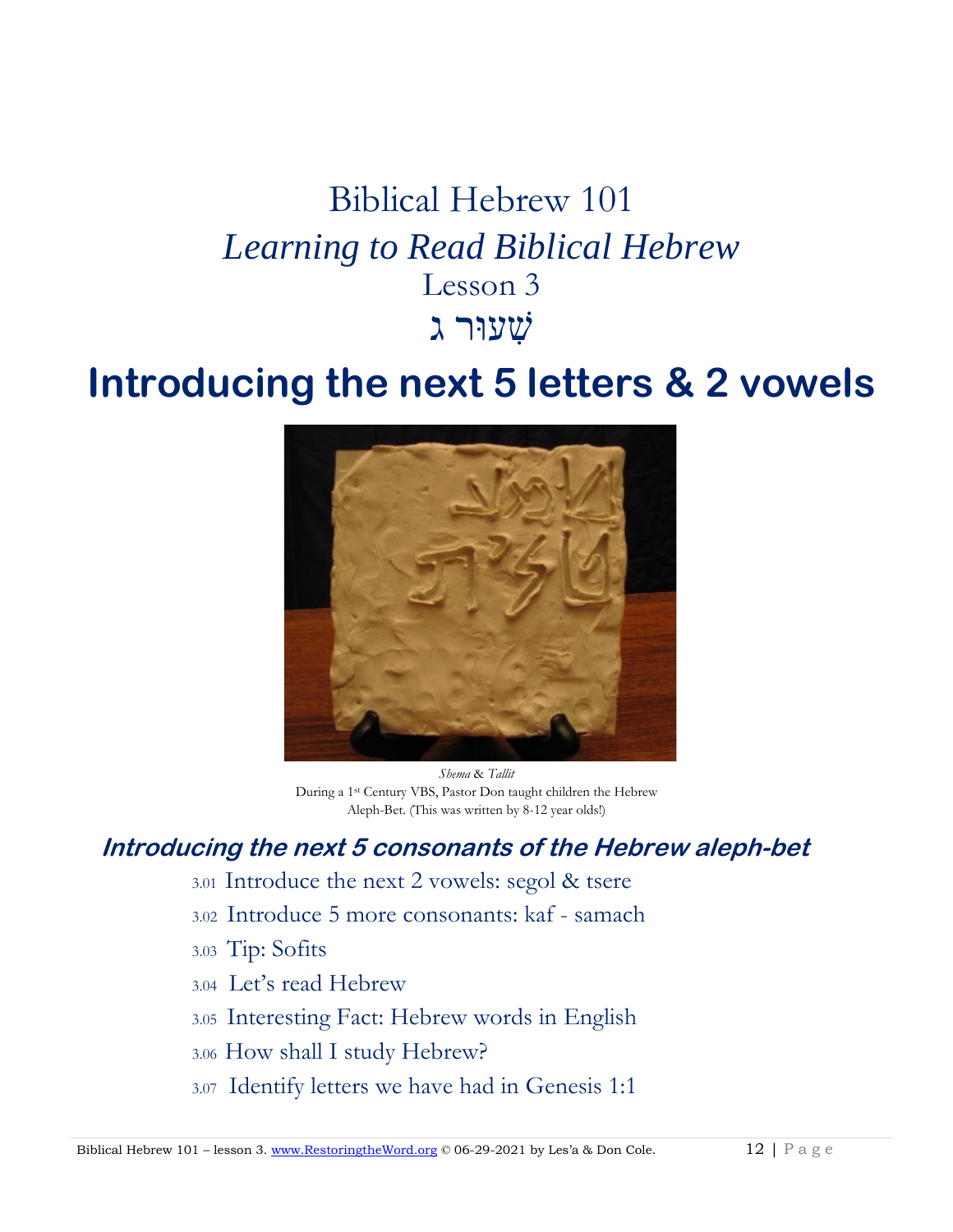## **Introducing the next 5 consonants + 2 more vowels:**

- Learn the next two vowels, bringing us up to 4 vowels.
- Learn the next five letters (or consonants), bringing us up to 15 consonants.
- Learn 3 forms of 1 consonant/letter.
- Introduce the first three sofits (final letters). Sofits are letters with the exact same sound as their corresponding letter. The only difference is its shape when that letter is the last or final letter of a word. At that time, its shape changes; however, its sound remains the same.

## **3.01 First, let's introduce the next 2 vowels & review the previous 2 vowels.**

| <b>VOWELS</b>                                                                         |                   |                |                    |                   |
|---------------------------------------------------------------------------------------|-------------------|----------------|--------------------|-------------------|
| <b>Vowels</b> (aka nikkudot).<br>Note: shown with aleph<br>but can be with any letter | Name of vowel     | Sound of vowel | <b>Block Print</b> | Write each letter |
|                                                                                       | <i>egn: פּחַח</i> | "ah" as in spa |                    |                   |
|                                                                                       | kamats: קַמַּץ    | "ah" as in spa |                    |                   |
|                                                                                       | הֲגוֹל :segol     | "eh" as in bed |                    |                   |
|                                                                                       | צֵירֵי :tsere     | "eh" as in bed |                    |                   |

## **3.02 Now, let's introduce 5 more letters of the Hebrew aleph-bet.**

- 1. Read the name of each letter below. (Refer to Sound of Letter column for pronunciation)
- 2. Read & Print each letter below. (Refer to Sound of Letter column for pronunciation)

#### **Tip: There are 3 different shapes of kaf:**

- o kaf (כּ (pronounced "**k**" as in **k**eep
- o chaf (כ (pronounced as "**ch**" in Ba**ch**
- o chaf sofit  $(\bar{\mathbf{q}})$  also pronounced as "**ch**". Sofits appear only at the end of a word.

| Next 5 letters (Consonants #11-15) & 4 vowels |                         |                                    |                                                                      |                |                      |
|-----------------------------------------------|-------------------------|------------------------------------|----------------------------------------------------------------------|----------------|----------------------|
| Letter                                        | <b>Numeric</b><br>value | <b>Name</b>                        | Sound                                                                | <b>Block</b>   | Write letter & vowel |
| D                                             | 20                      | kaf                                | k in keep                                                            | D              |                      |
| D                                             |                         | kaf with dagesh (dot), &<br>patach | kah                                                                  | $\supseteq$    |                      |
| e                                             |                         | kaf with dagesh (dot), &<br>segol  | keh                                                                  | $\overline{Q}$ |                      |
| D                                             |                         | kaf with dagesh (dot), &<br>tsere  | keh                                                                  | $\overline{Q}$ |                      |
|                                               |                         |                                    |                                                                      |                |                      |
|                                               | 20                      | chaf (note: no dagesh in a chaf)   | ch in bach (both $\triangleright \& \square$ have<br>the same sound) | $\Box$         |                      |
|                                               |                         | chaf with kamats                   | chah                                                                 | Ç              |                      |
|                                               |                         | chaf with segol                    | cheh                                                                 | Ç              |                      |
|                                               |                         | chaf with tsere                    | cheh                                                                 |                |                      |

Biblical Hebrew 101 – lesson 3. [www.RestoringtheWord.org](http://www.restoringtheword.org/) © 06-29-2021 by Les'a & Don Cole. 13 | P a g e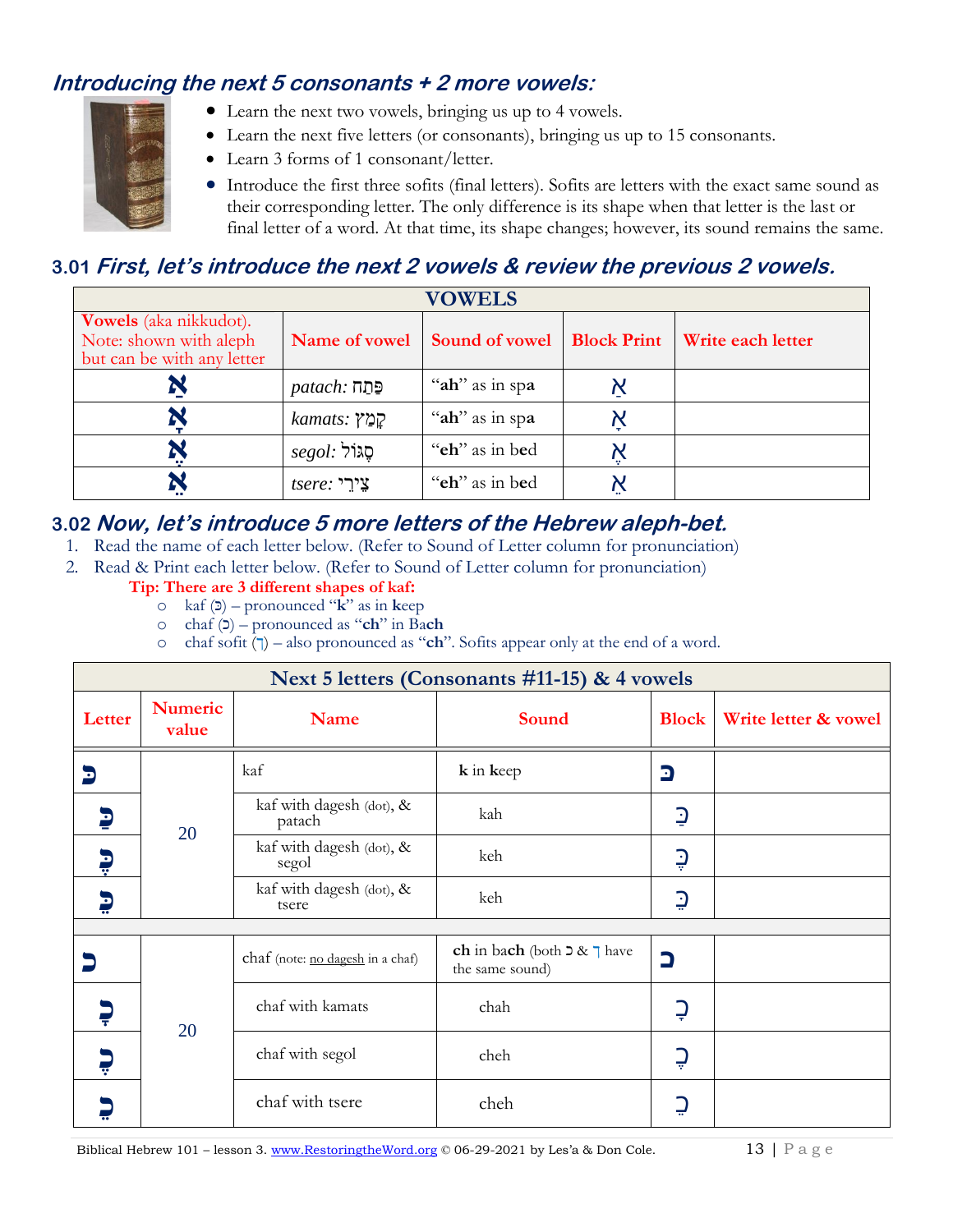|                  |    | chaf sofit (a sofit is the final<br>letter of word) | ch in bach                                                                     |                |  |
|------------------|----|-----------------------------------------------------|--------------------------------------------------------------------------------|----------------|--|
| न                | 20 | chaf sofit with a kamats                            | chah (generally $\sqcap$ only has<br>1 of two vowels: a sheva<br>or a kamats.) | ٦              |  |
|                  |    | lamed                                               | 1 in let                                                                       | ל              |  |
|                  | 30 | lamed with patach                                   | lah                                                                            | ל              |  |
| ל־<br>לִ         |    | lamed with segol                                    | leh                                                                            | $\zeta$        |  |
|                  |    | lamed with tsere                                    | leh                                                                            | $\overline{z}$ |  |
| $\sum$           |    | mem                                                 | m in me (both $\alpha \& \square$ have<br>the same sound)                      | $\mathbf n$    |  |
| $\sum_{\tau}$    | 40 | mem with kamats                                     | mah                                                                            | ņ              |  |
| <b>Vii</b>       |    | mem with segol                                      | meh                                                                            | ņ              |  |
| <b>September</b> |    | mem with tsere                                      | meh                                                                            | Ũ              |  |
| О                | 40 | mem sofit (a sofit is the<br>final letter of word)  | m in me                                                                        | D              |  |
|                  |    | nun (noon)                                          | $\mathbf n$ in nice (both $\mathbf 1 \& \mathbf 1$<br>have the same sound)     | נ              |  |
|                  | 50 | nun with patach                                     | nah                                                                            | <u>ן</u>       |  |
|                  |    | nun with segol                                      | neh                                                                            | ڗ.             |  |
|                  |    | nun with tsere                                      | neh                                                                            | <u>׀</u>       |  |
|                  | 50 | nun sofit (a sofit is the<br>final letter of word)  | n in nice                                                                      |                |  |
| O                |    | samech                                              | s in set                                                                       | $\mathbf D$    |  |
| Ģ                | 60 | samech with kamats                                  | sah                                                                            | Ď              |  |
| <u>g:</u>        |    | samech with segol                                   | seh                                                                            | Ď              |  |
| Ö                |    | samech with tsere                                   | seh                                                                            | Ď              |  |

**3.03 Tip: Sofits (final letters):** Five of Hebrew letters have a different shape when they appear as the last letter of a word.

In this lesson, we introduced the first 3:

- o chaf sofit ( $\uparrow$ ) pronounced the same as "**2**" ("ch" as in Bach)
- o mem sofit (**a**) pronounced the same as "**a**" ("m" as in To**m**)
- o nun sofit (**†**) pronounced the same as "**;**" ("n" as in Be**n**)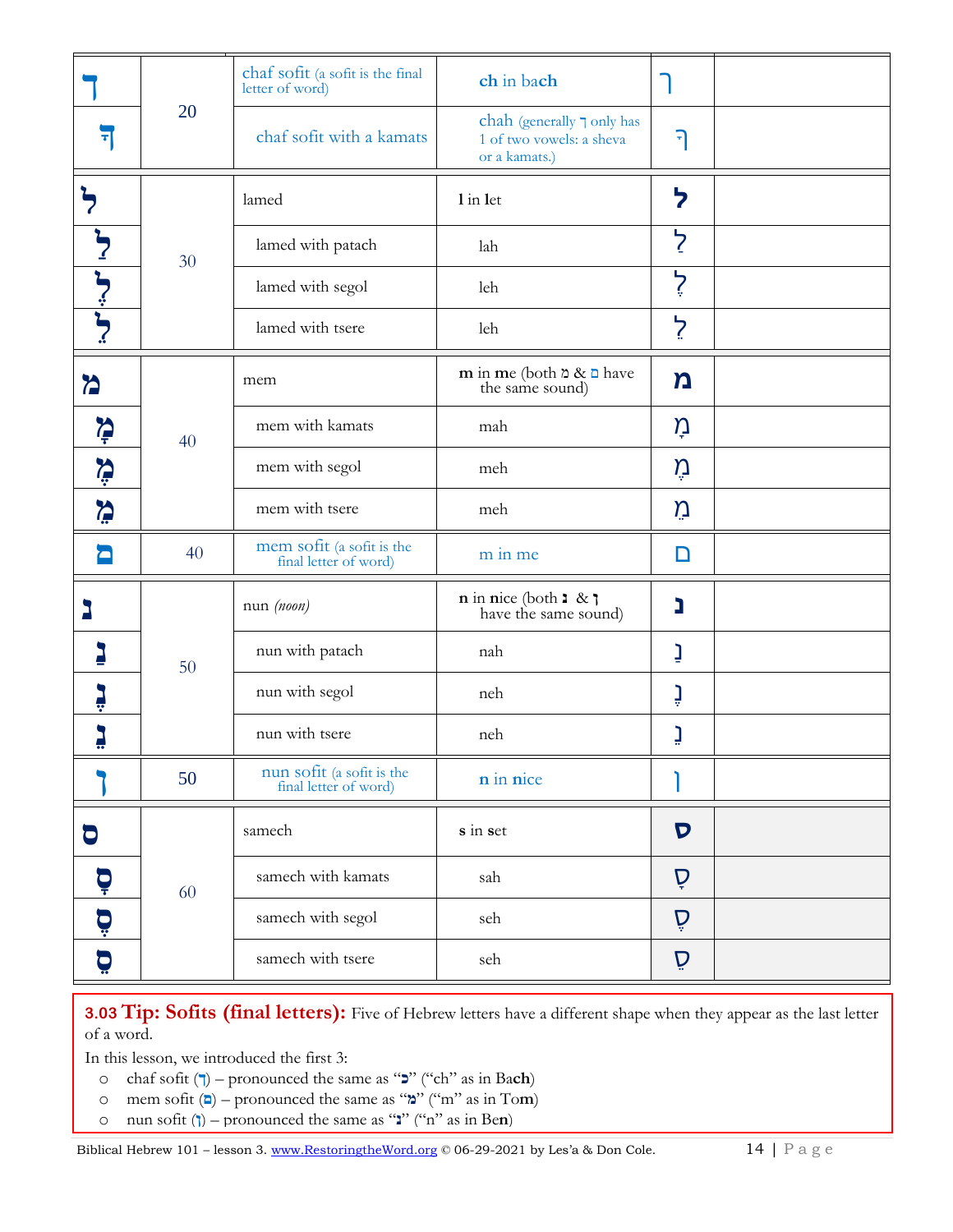## **3.04 Let's read Hebrew:**

- 1. Remember: the objective is to read the words … not to memorize their definitions.
- 2. Hebrew is read right to left and top to bottom. Begin by reading the right-most letter. Then add the vowel that is written below it.
- 3. For example: with the word  $\overline{20}$ . Begin by reading the  $\overline{y}$ ; then add the  $\overline{y}$ . We now have ִַּה ָא) ah-ha). Finally, we add the ב. Since there is no vowel below this letter, it only has the sound of the consonant. When we put the word altogether we have: הַהֲבָּ **Always remember read: right to left and top to bottom.**



**Read & Write words below:** notice as a general rule, the final syllable is accented. Accented syllables are highlighted in yellow and bolded.

| <b>Hebrew</b>                | <b>Translation</b>                                      | $\circ$<br>$\circ$<br><b>Transliteration</b><br>(please, try to read word before<br>looking at transliteration) | Practice writing each word below |
|------------------------------|---------------------------------------------------------|-----------------------------------------------------------------------------------------------------------------|----------------------------------|
|                              | he gave birth, fathered or begat (as<br>in a genealogy) | yah- <mark>lahd</mark>                                                                                          |                                  |
|                              | boy                                                     | yeh-lehd (*note: when a 3 or 4-<br>letter word has 2 segols, the first<br>gets the accent)                      |                                  |
| הַטָּמֵא                     | The unclean                                             | haht-tah-meh (Lev 10:10)                                                                                        |                                  |
| <u>קלְה</u>                  | bride, engaged girl                                     | cahl- <mark>lah</mark>                                                                                          |                                  |
| <u>קכה</u>                   | so, like this, thus                                     | cah-chah                                                                                                        |                                  |
| לְחָם                        | bread                                                   | leh-chehm (*note: when a 3 or<br>4-letter word has 2 segols, the first<br>gets the accent)                      |                                  |
|                              | stone                                                   | eh-vehn*                                                                                                        |                                  |
| אֶבֶן<br>פְלָה<br><u>לִב</u> | Selah (pause, consider, as in Ps 3:2)                   | <mark>seh</mark> -lah                                                                                           |                                  |
|                              | heart                                                   | lehv                                                                                                            |                                  |
| אַל                          | God                                                     | ehl                                                                                                             |                                  |
| מה                           | What? (interrogative)                                   | mah                                                                                                             |                                  |

# **3.05 Interesting fact: An example of a Hebrew word's being incorporated into English is**

**'ruthless"**

In the Torah, Ruth exuded the essence of kindness and giving. She was a Moabite princess who walked away from everything: wealth, prestige, and her religion. Why? To take care of her mother-inlaw Naomi, who had nothing. Her kindness was rewarded by God, Ruth married a wealthy man (Boaz) and became the great-grandmother of King David. Ruth was a gentile who became a true Jew because of her actions. In fact, many consider her the spiritual mother of the Jewish people.

The word "ruthless" is the opposite of who Ruth was. A "ruthless person" is one who is selfish, conniving, merciless, acting in their personal interest. Ruth did not display any of these characteristics.